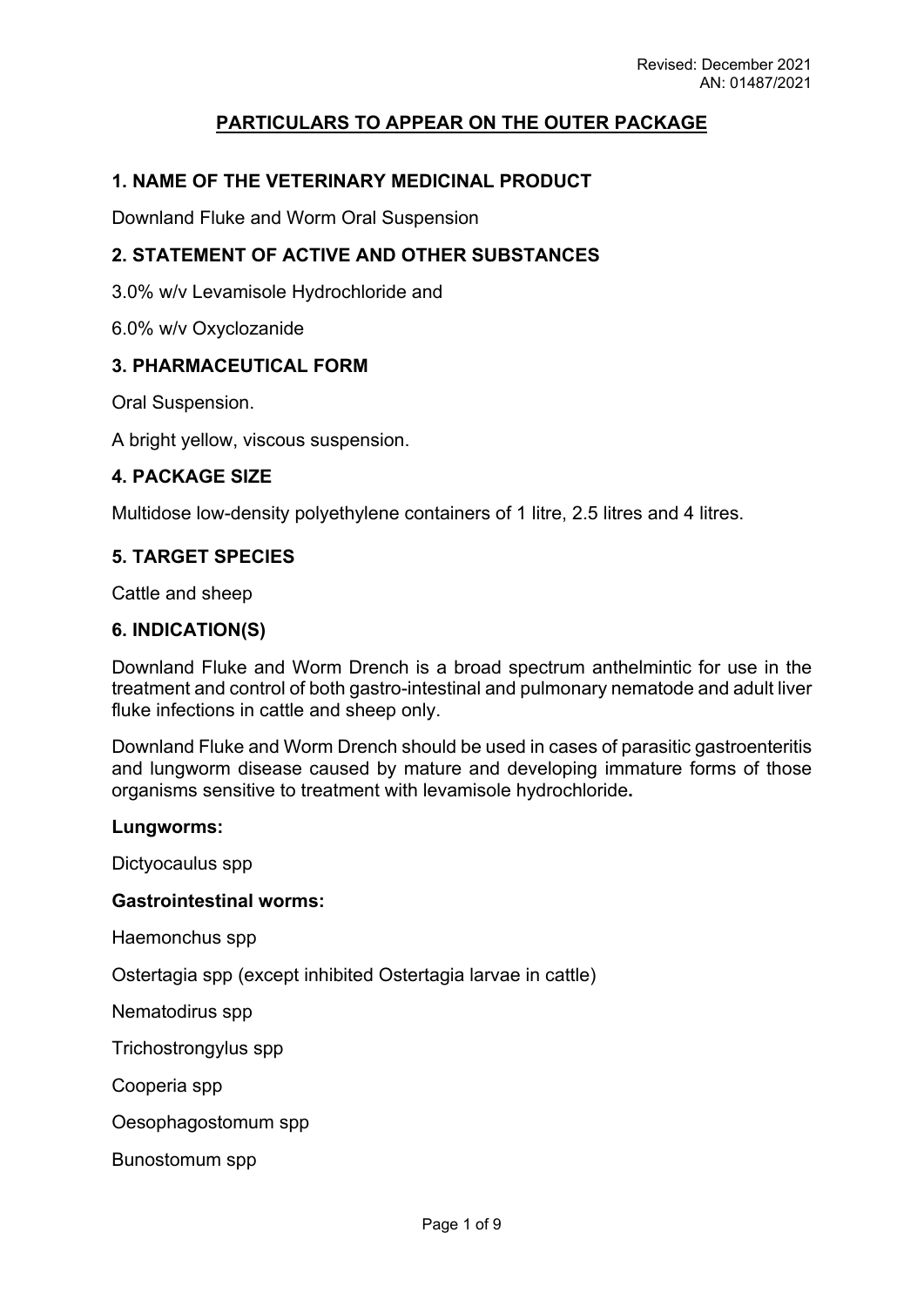Downland Fluke and Worm Drench also removes most mature Fasciola spp (flukes) present in the bile duct of the liver.

## **7. METHOD AND ROUTE(S) OF ADMINISTRATION**

Downland Fluke and Worm Drench should be administered as an oral drench. Dosing must be carried out accurately using a suitable gun system, at a rate of 7.5 mg levamisole hydrochloride and 15 mg oxyclozanide per kg bodyweight.

To ensure administration of a correct dose, bodyweight should be determined as accurately as possible; accuracy of the dosing device should be checked. Animals should be dosed according to their individual weight, and not dosed as per the heaviest animal in the group, otherwise signs of overdose may occur (see overdose information).

Thoroughly shake the container well before use to ensure that the two active substances are homogeneously resuspended and therefore the animals receive the correct dose.

Do not mix with other products.

## **DOSAGE GUIDE**

#### **Double strength: Follow dosage instructions carefully**

**Cattle:** 2.5 ml per 10 kg bodyweight

#### **Bodyweight Dose**

50 kg (approx. 1 cwt) 12.5 ml

100 kg (approx. 2 cwt) 25 ml

150 kg (approx. 3 cwt) 37.5 ml

200 kg (approx. 4 cwt) 50 ml

250 kg (approx. 5 cwt) 62.5 ml

300 kg (approx. 6 cwt) 75 ml

Cattle over 300 kg should be given a further 2.5 ml per additional 10 kg bodyweight.

**Sheep:** 0.5 ml per 2 kg bodyweight

#### **Bodyweight Dose**

10 kg (approx. 22 lb) 2.5 ml

20 kg (approx. 44 lb) 5 ml

30 kg (approx. 66 lb) 7.5 ml

40 kg (approx. 88 lb) 10 ml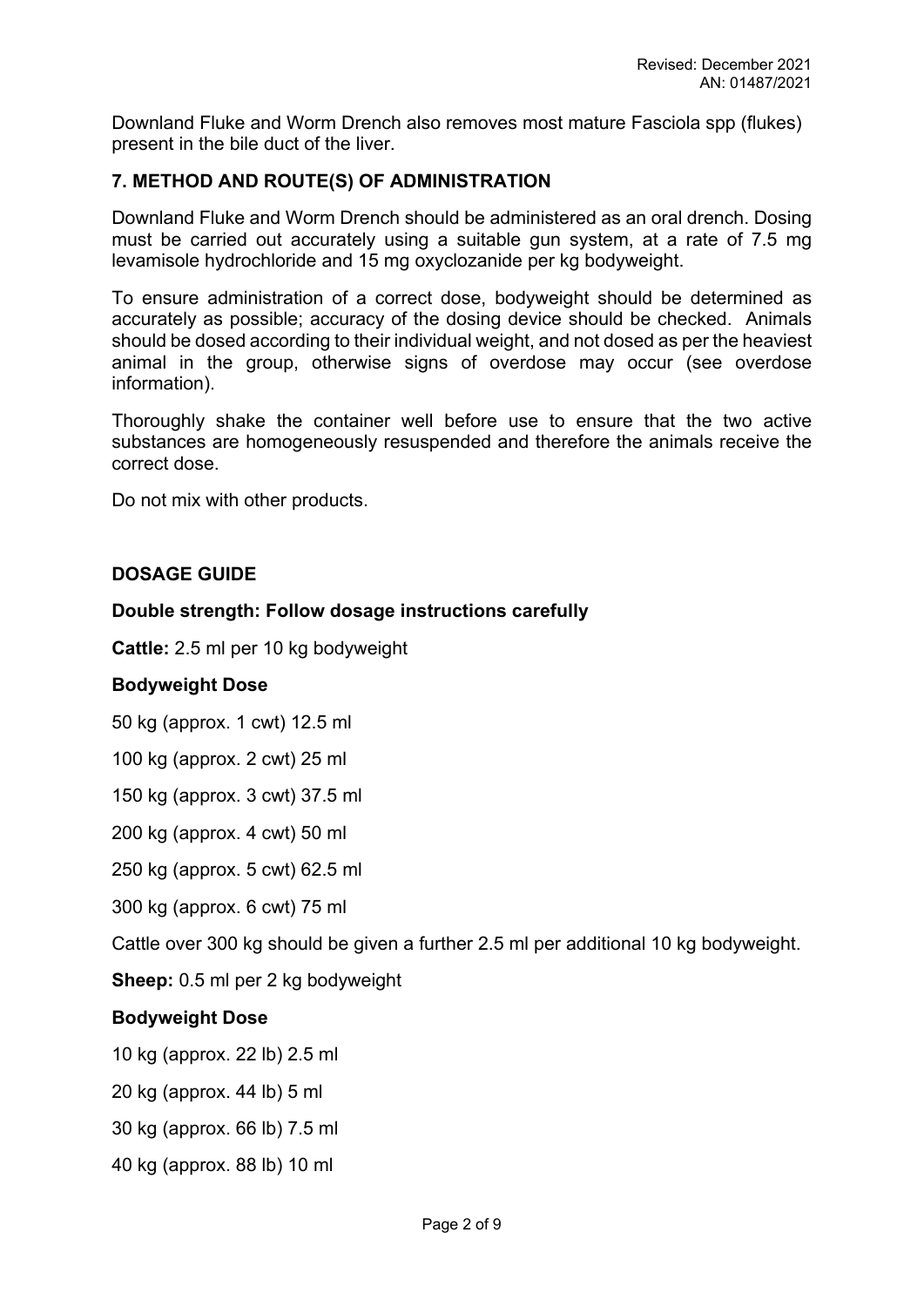50 kg (approx. 110 lb) 12.5 ml

60 kg (approx. 132 lb) 15 ml

Sheep over 60 kg should be given a further 1 ml per additional 4 kg bodyweight.

## **8. WITHDRAWAL PERIOD**

Animals must not be slaughtered for human consumption during treatment.

Cattle (Meat & offal): 5 days

Sheep (Meat & offal): 5 days.

This product must not be used in cattle and sheep producing milk for human consumption.

#### **9. SPECIAL WARNING(S), IF NECESSARY**

Downland Fluke and Worm Drench may be administered to pregnant or lactating animals. However, care should be taken when treating heavily pregnant animals, and animals under stress from adverse weather conditions, poor nutrition, penning, handling etc.

Do not overdose. If recommended dosages are exceeded animals may exhibit signs of overdosage and toxicity. The effects of levamisole overdosage include impaired motor function i.e., muscle tremors, head shaking, increased salivation, facial swelling, oedema, scouring and in most severe cases, death.

At normal oxyclozanide dose levels, animals may show slight softening of the faeces with the occasional animal showing increased frequency of defecation and transient inappetence. Rarely, sheep may show an anaphylactic reaction with swelling of the head. Oxyclozanide overdosage may produce inappetence and loss of bodyweight, dullness and some loosening of faeces in sheep, and possibly diarrhoea. These effects are occasionally enhanced in animals with severe liver damage and/or dehydration at the time of dosing.

Animals must not be treated within a period of 14 days before or after treatment with organophosphorus compounds.

Veterinary advice should be sought on appropriate dosing programmes and stock management to achieve adequate parasite control and to reduce the likelihood of anthelmintic resistance developing. Veterinary advice should be sought if the product does not achieve the desired clinical effect since other diseases, nutritional disturbances or anthelmintic resistance might be involved.

In cases of lungworm infections, coughing may persist for a considerable time following successful treatment with Downland Fluke and Worm Drench. This is due to tissue damage caused by the parasites.

After treatment animals should be moved to clean pasture in order to prevent reinfection. Levamisole activity is not affected by benzimidazole resistance.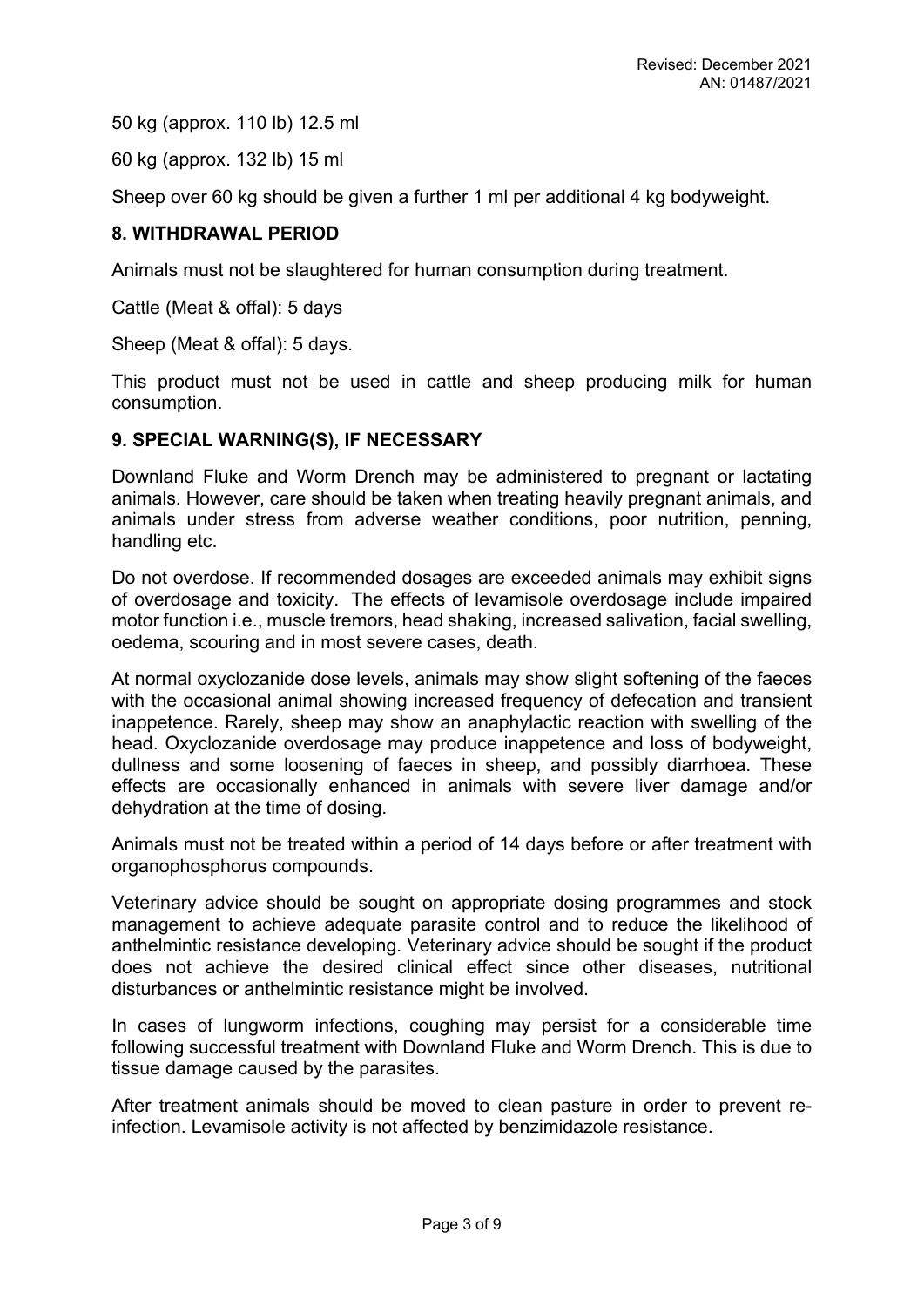Care should be taken to avoid the following practices because they increase the risk of development of resistance and could ultimately result in ineffective therapy:

• Too frequent and repeated use of anthelmintics from the same class, over an extended period of time.

• Underdosing, which may be due to underestimation of body weight, misadministration of the product, or lack of calibration of the dosing device (if any). Suspected clinical cases of resistance to anthelmintics should be further investigated using appropriate tests (e.g. Faecal Egg Count Reduction Test). Where the results of the test(s) strongly suggest resistance to a particular anthelmintic, an anthelmintic belonging to another pharmacological class and having a different mode of action should be used. Resistance to levamisole has been reported in *Teladorsagia, Cooperia* and *Trichostrongylus* species in sheep in a number of countries, including the EU. There are reports of resistance in *Haemonchus* in sheep outside the EU. Resistance to levamisole has been reported in *Teladorsagia* species in cattle in developed countries such as New Zealand. Therefore the use of this product should be based on local (regional, farm) epidemiological information about susceptibility of nematodes and recommendations on how to limit further selection for resistance to anthelmintics.

To date, no resistance to oxyclozanide has been reported. The use of this product should be based on local (regional, farm) epidemiological information about susceptibility of trematodes and recommendations on how to limit further selection for resistance to anthelmintics.

#### **User Warnings**

Do not eat, drink or smoke when using this product. Wash splashes from eyes and skin immediately. If irritation persists seek medical advice. Remove any contaminated clothing immediately. Wash hands and exposed skin after handling this product, and before meals. Levamisole can cause idiosyncratic reactions and serious blood disorders in a very small number of people. If symptoms such as dizziness, nausea, vomiting or abdominal discomfort are experienced when using this product, or sore mouth/throat or fever occur shortly afterwards, then medical advice should be sought immediately.

SHAKE THE CONTAINER WELL BEFORE USE.

#### **10. EXPIRY DATE**

D.O.M.:

Exp:

#### **11. SPECIAL STORAGE CONDITIONS**

Do not store above 25°C. Protect from light.

Keep the container in the outer carton.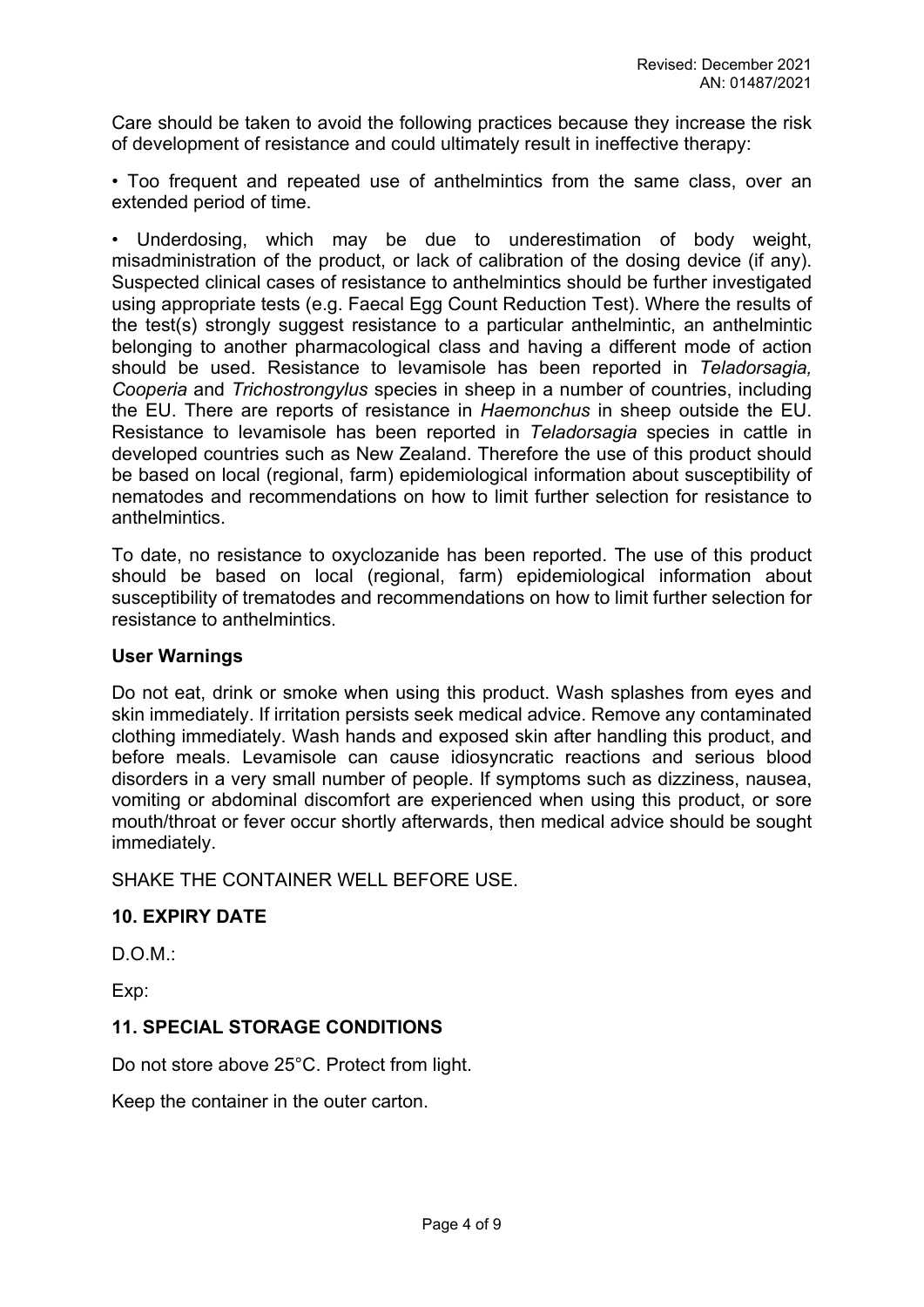#### **12. SPECIFIC PRECAUTIONS FOR THE DISPOSAL OF UNUSED PRODUCTS OR WASTE MATERIALS, IF ANY**

Dispose of any unused product and empty containers in accordance with guidance from your local waste regulation authority.

## **13. THE WORDS "FOR ANIMAL TREATMENT ONLY" AND CONDITIONS OR RESTRICTIONS REGARDING SUPPLY AND USE, IF APPLICABLE** *[Distribution category]*

POM-VPS

For animal treatment only. To be supplied only on veterinary prescription.

## **14. THE WORDS "KEEP OUT OF THE SIGHT AND REACH OF CHILDREN"**

KEEP OUT OF THE SIGHT AND REACH OF CHILDREN

## **15. NAME AND ADDRESS OF THE MARKETING AUTHORISATION HOLDER**

Norbrook Laboratories Limited, Newry, Co. Down, BT35 6JP, Northern Ireland.

#### **Distributed By:**

Norbrook Laboratories (GB) Limited, 1 Saxon Way East, Oakley Hay Industrial Estate, Corby, Northamptonshire, NN18 9EX United Kingdom

#### **On Behalf Of:**

Downland Marketing Ltd Main Mill Warwick Mill Business Centre Warwick Bridge Carlisle CA4 8RR Phone: 01228 564498 Email: [bestadvice@downland.co.uk](mailto:bestadvice@downland.co.uk)

## **16. MARKETING AUTHORISATION NUMBER(S)**

Vm 02000/4169 ManA 2000

## **17. MANUFACTURER'S BATCH NUMBER**

B.N.: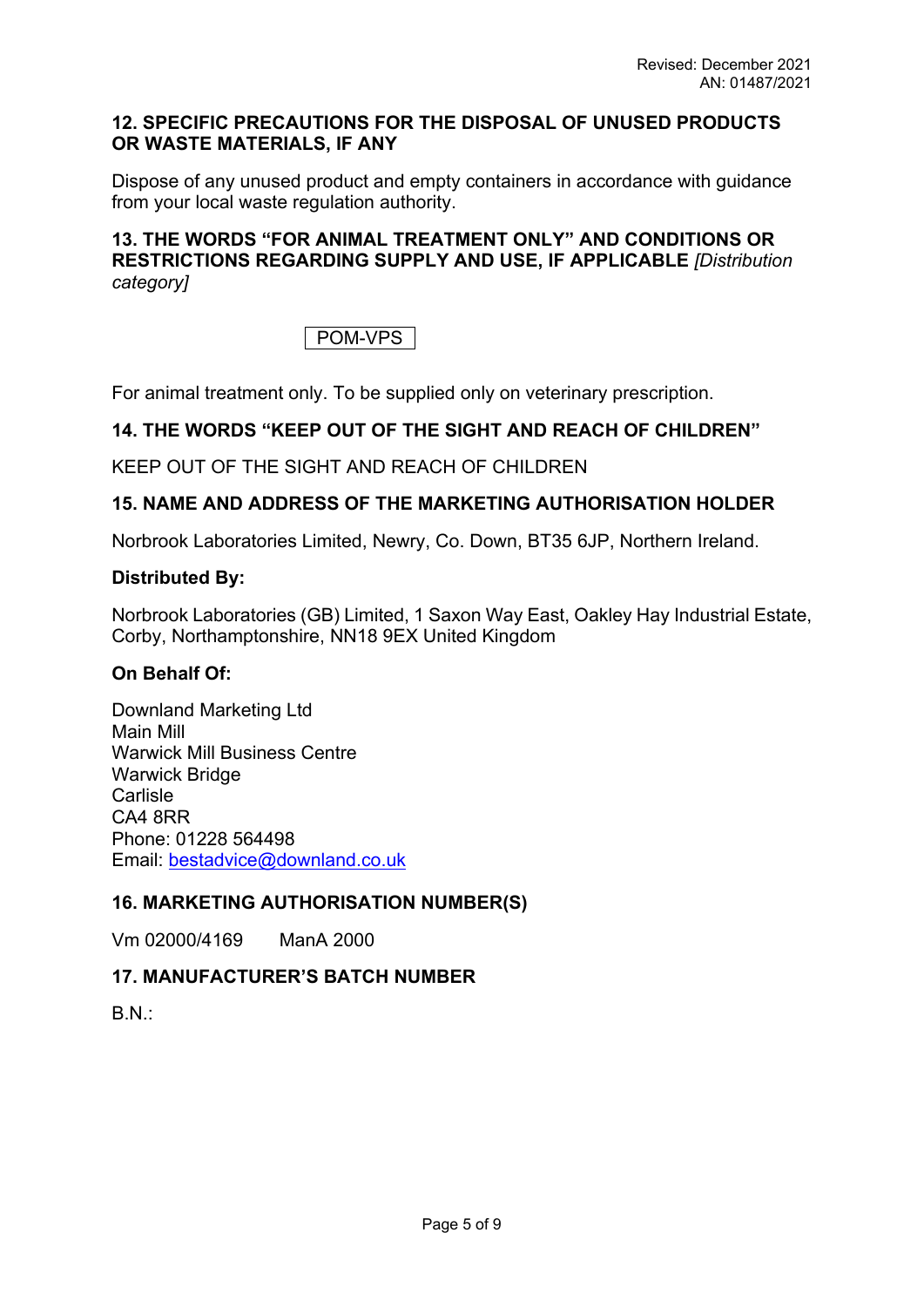### **MINIMUM PARTICULARS TO APPEAR ON IMMEDIATE PACKAGING UNITS {Container Label}**

## **1. NAME OF THE VETERINARY MEDICINAL PRODUCT**

Downland Fluke and Worm Oral Suspension

#### **2. STATEMENT OF ACTIVE AND OTHER SUBSTANCES**

3.0% w/v Levamisole Hydrochloride and

6.0% w/v Oxyclozanide

#### **3. PHARMACEUTICAL FORM**

Oral Suspension.

A bright yellow, viscous suspension.

#### **4. PACKAGE SIZE**

Multidose low-density polyethylene containers of 1 litre, 2.5 litres and 4 litres.

#### **5. TARGET SPECIES**

Cattle and sheep

#### **6. INDICATION(S)**

Controls roundworm, lungworm and fluke in cattle and sheep.

#### **7. METHOD AND ROUTE(S) OF ADMINISTRATION**

For oral administration to cattle and sheep at a dose rate of 7.5 mg levamisole hydrochloride and 15 mg oxyclozanide per kg bodyweight.

To ensure administration of a correct dose, bodyweight should be determined as accurately as possible; accuracy of the dosing device should be checked. Animals should be dosed according to their individual weight, and not dosed as per the heaviest animal in the group, otherwise signs of overdose may occur.

Thoroughly shake the container well before use to ensure that the two active substances are homogeneously resuspended and therefore the animals receive the correct dose

Do not mix with other products.

#### **DOSAGE GUIDE**

#### **Double strength: Follow dosage instructions carefully**

**Cattle:** 2.5 ml per 10 kg bodyweight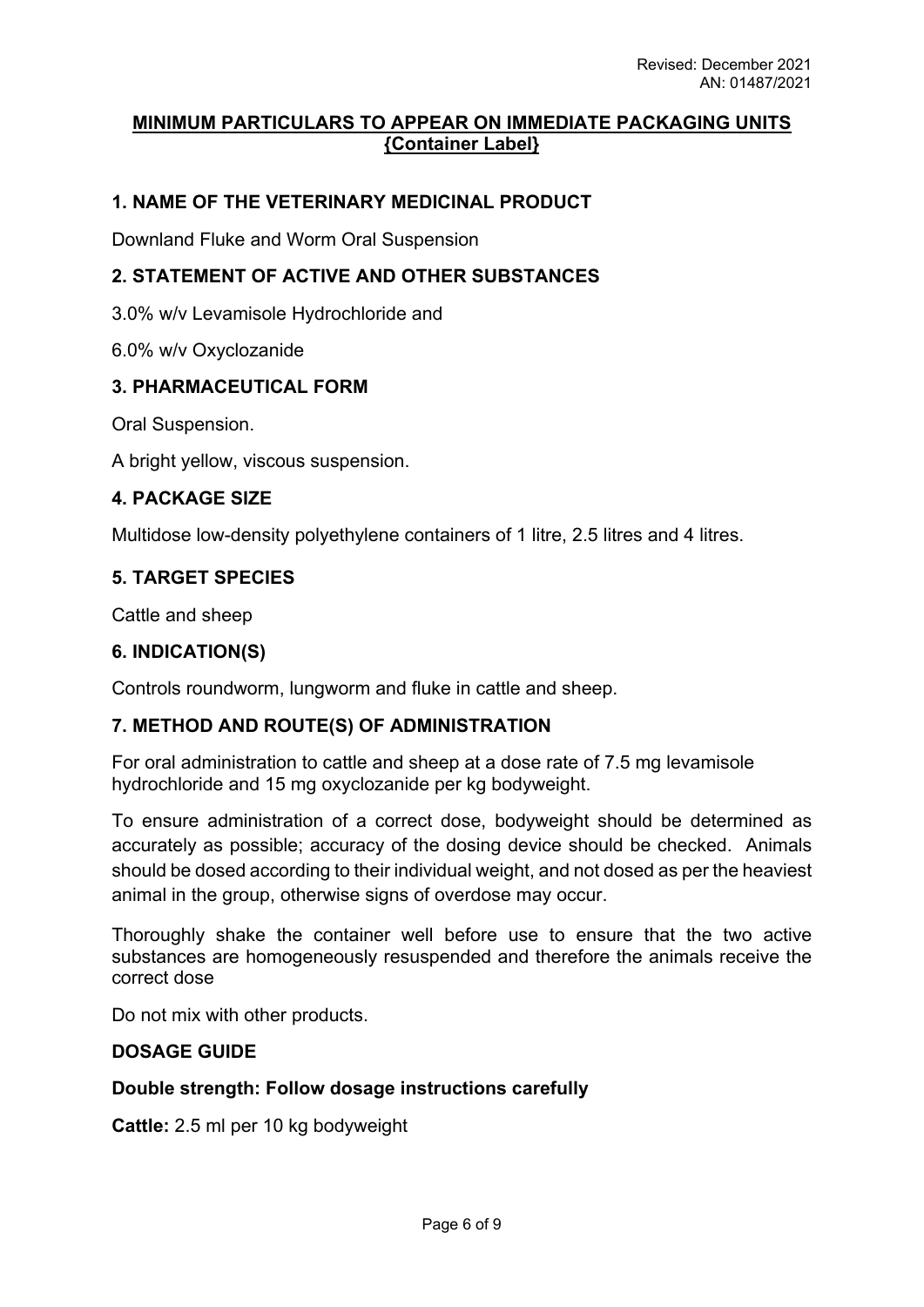## **Bodyweight Dose**

50 kg (approx. 1 cwt) 12.5 ml

100 kg (approx. 2 cwt) 25 ml

150 kg (approx. 3 cwt) 37.5 ml

200 kg (approx. 4 cwt) 50 ml

250 kg (approx. 5 cwt) 62.5 ml

300 kg (approx. 6 cwt) 75 ml

Cattle over 300 kg should be given a further 2.5 ml per additional 10 kg bodyweight.

**Sheep:** 0.5 ml per 2 kg bodyweight

## **Bodyweight Dose**

10 kg (approx. 22 lb) 2.5 ml

20 kg (approx. 44 lb) 5 ml

30 kg (approx. 66 lb) 7.5 ml

40 kg (approx. 88 lb) 10 ml

50 kg (approx. 110 lb) 12.5 ml

60 kg (approx. 132 lb) 15 ml

Sheep over 60 kg should be given a further 1 ml per additional 4 kg bodyweight.

#### **8. WITHDRAWAL PERIOD**

Animals must not be slaughtered for human consumption during treatment.

Cattle (Meat & offal): 5 days

Sheep (Meat & offal): 5 days.

This product must not be used in cattle and sheep producing milk for human consumption.

#### **9. SPECIAL WARNING(S), IF NECESSARY**

Animals must not be treated within a period of 14 days before or after treatment with organophosphorus compounds. Levamisole activity is not affected by benzimidazole resistance.

SHAKE THE CONTAINER WELL BEFORE USE.

For the user warnings and further information: See carton text.

## **10. EXPIRY DATE**

 $D$  $O$  $M$  $\cdot$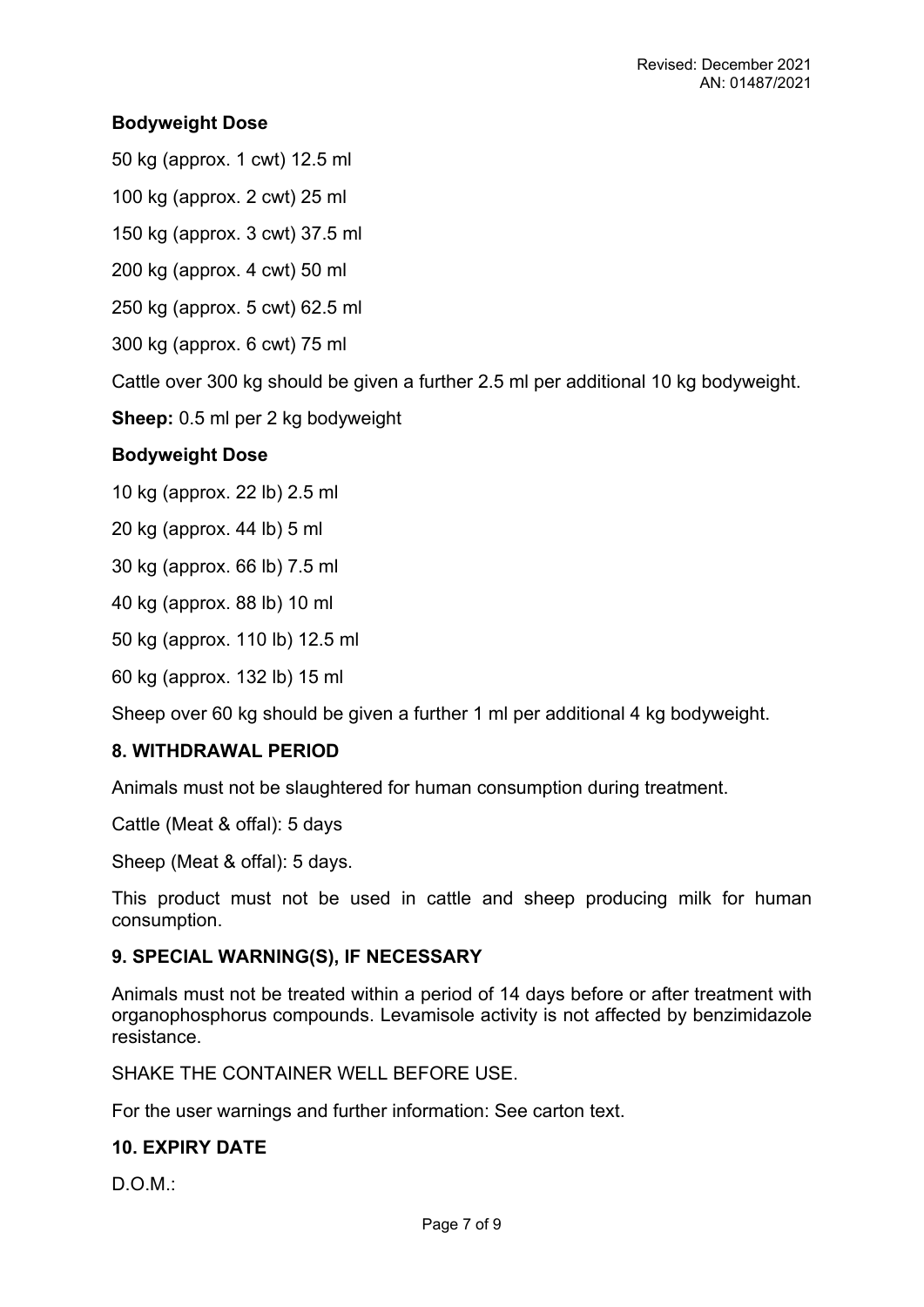Exp:

## **11. SPECIAL STORAGE CONDITIONS**

Do not store above 25°C. Protect from light.

Keep the container in the outer carton.

### **12. SPECIFIC PRECAUTIONS FOR THE DISPOSAL OF UNUSED PRODUCTS OR WASTE MATERIALS, IF ANY**

Dispose of any unused product and empty containers in accordance with guidance from your local waste regulation authority.

## **13. THE WORDS "FOR ANIMAL TREATMENT ONLY" AND CONDITIONS OR RESTRICTIONS REGARDING SUPPLY AND USE IF APPLICABLE**

 *[Distribution category]*

POM-VPS

For animal treatment only. To be supplied only on veterinary prescription.

## **14. THE WORDS "KEEP OUT OF THE SIGHT AND REACH OF CHILDREN"**

KEEP OUT OF THE SIGHT AND REACH OF CHILDREN

## **15. NAME AND ADDRESS OF THE MARKETING AUTHORISATION HOLDER**

Norbrook Laboratories Limited, Newry, Co. Down, BT35 6JP, Northern Ireland.

#### **Distributed By:**

Norbrook Laboratories (GB) Limited, 1 Saxon Way East, Oakley Hay Industrial Estate, Corby, Northamptonshire, NN18 9EX United Kingdom.

#### **On Behalf Of:**

Downland Marketing Ltd Main Mill Warwick Mill Business Centre Warwick Bridge **Carlisle** CA4 8RR Phone: 01228 564498 Email: [bestadvice@downland.co.uk](mailto:bestadvice@downland.co.uk)

#### **16. MARKETING AUTHORISATION NUMBER(S)**

Vm 02000/4169 ManA 2000